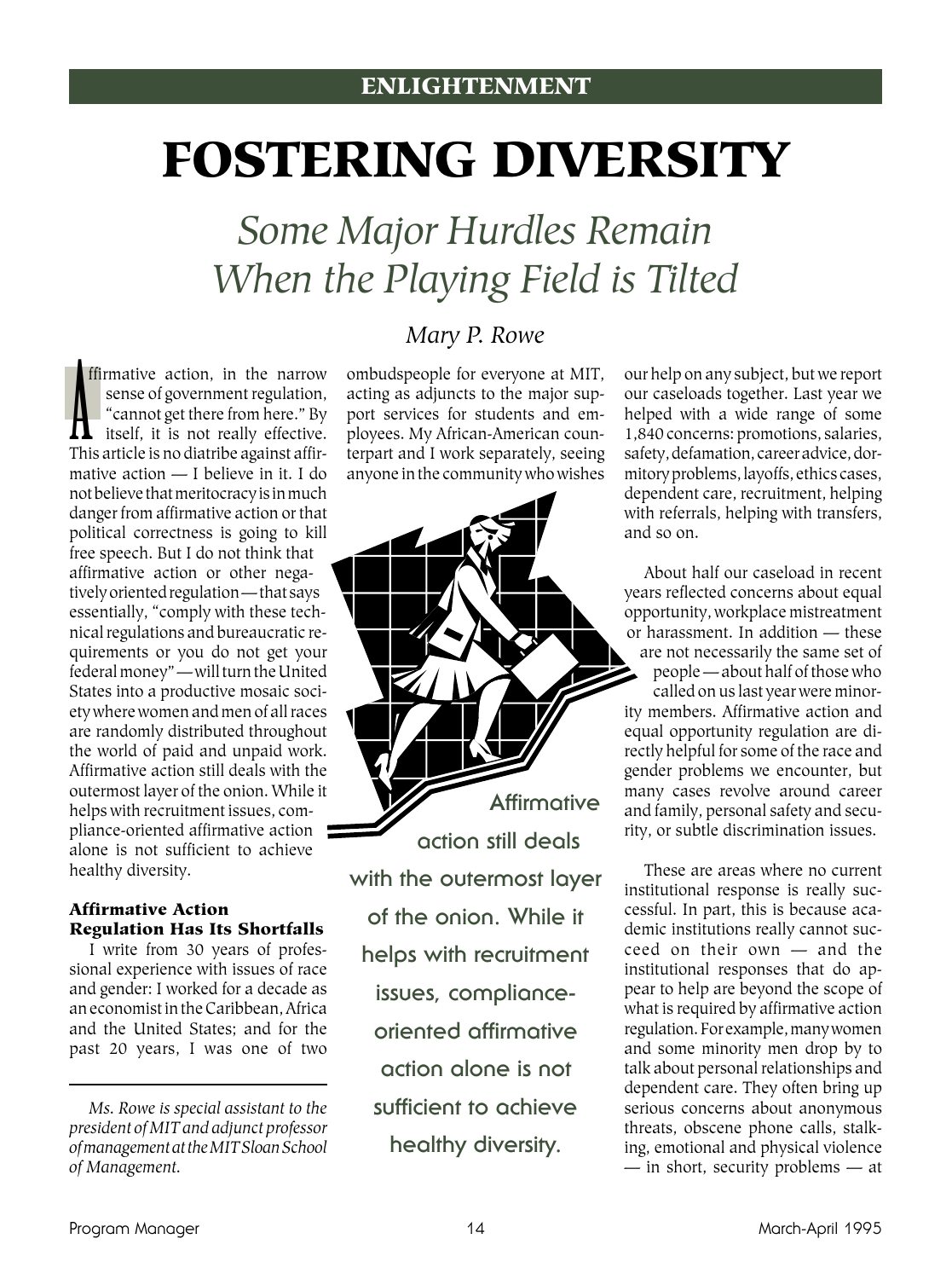

**All major corporate and university studies show that U.S. workers and professionals are worried about how to take care of their children.**

home, on the way to work and at work. And there are constant stories about micro-events of racism and sexism.

#### Career and Family

*She had the baby in her first year as an assistant professor in engineering at a very competitive school. Her spouse was starting a similar job. The baby was one of those many babies who cried a lot. The mother wanted to nurse, but the school had no place to nurse, no breast pump, no support group. Her family was far away, so the only way she could cope was to take on major debt for full-time child care; debt on top of the loans incurred for her training. She decided to change careers and left the university.*

All major corporate and university studies show that U.S. workers and professionals are worried about how to take care of their children. Studies also show that many of today's parents will actually spend more years providing elder care than providing child care, and that the hardest hit are those who must do both at once. To meet these multiple demands, many parents stagger their schedules, spending little or even no waking time together, at high cost to their marriages. Some recent research shows children doing less well than their parents in emotional and academic terms. In addition, professionals like me are seeing more and more young people who seem unable to form happy personal and professional relationships. Despite the fact that polls continue to show "family" as the chief source of life satisfaction for most Americans, success at work is now in direct conflict with family life for many.

A constant refrain among female graduate and post-doctoral students and faculty has to do with "wanting a life." The steady 70-, 80-, and 90-hour weeks demanded of top academics seem hopeless for those who want a happy family life. Adequate dependent care may also seem impossible for a graduate student, post-doctoral student, or junior faculty on an academic salary. These questions are also important for white males. But they are especially difficult for women, who are much more likely to take care of dependents, and for minority men and women, who are more likely to  $\mathbb{M}$ come from families without financial resources to help them and to feel, instead, that they should be helping support their families of origin. These problems are also especially difficult for those gays and lesbians who lack family support and domestic partner benefits.

#### Safety and Security

*"We wanted very much to recruit him, but he said that City XXX was no place for African-Americans to raise their children."*

*"I really wanted to go there for my residency but it simply is not safe for*

*women to work at that hospital — or anywhere in City XXX."*

No one can prove whether sexual and racial harassment and assault and gay-bashing, anti-Semitism, attacks against the disabled, etc. — are more prevalent now than they were 10 years ago; however, on the basis of the many hundreds of problems a year that I have handled as an ombudsperson, I believe that safety and security at home and at work are now more serious problems than in the early 1970s. Young minority men and women, white women, and lesbians and gays often have to think about harassment at school, as well as street violence, when they are considering where they can safely live and work. Virtually all young women I see know friends who were raped, and virtually all young blacks know a family that lost a family member to violence, or have a friend who was injured on the street.

New concerns about all kinds of harassment are not happenstance.



**A constant refrain among female graduate and postdoctoral students and faculty has to do with "wanting a life."**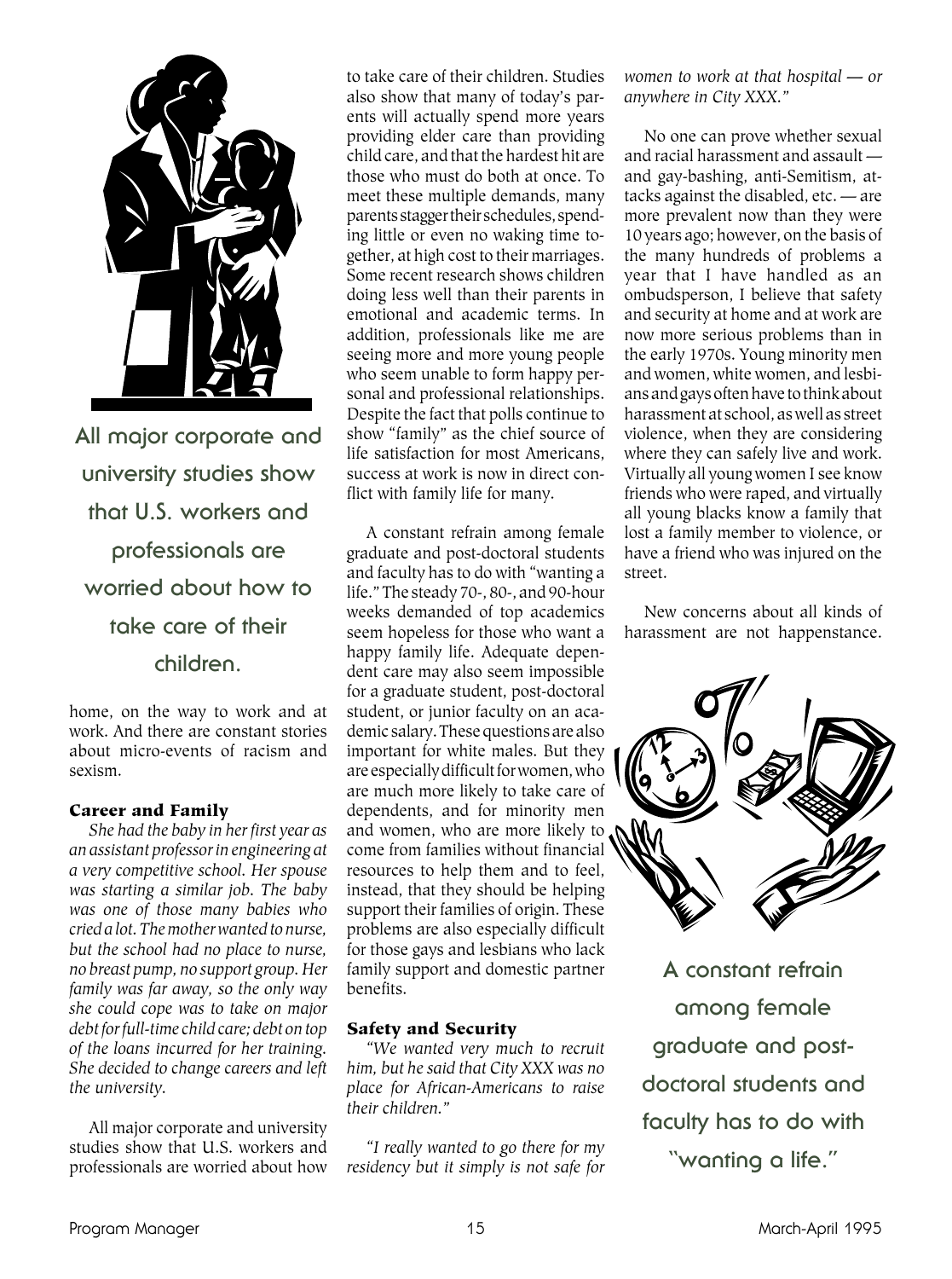Nor is it an accident that there has been a movement toward stalking laws and increased concern about domestic violence; most ombudspeople and therapists are dealing with increased numbers of people who "can't let go" of a former lover or acquaintance or professor or academic institution. Perhaps this is related to the fact that many families can no longer take adequate care of their children and other dependents. Whatever the reasons, safety and security have become more



**No one can prove whether sexual and racial harassment and assault — and gaybashing, anti-Semitism, attacks against the disabled, etc. — are more prevalent now than they were 10 years ago…**

important issues, especially for women, lesbians and gays, and minorities.

#### Subtle Discrimination

*"We just did not find any qualified blacks over this last decade. It seems that no professor in our section ran into any black professional anywhere."*

*The head of the search committee mused to himself..."Anna is pretty aggressive. I wonder why it is that she is single...and Harriet so shy. I just don't think they will fit in. Besides, Harriet will probably just leave us anyway to follow her husband."*

Subtle discrimination is made up of covert, ephemeral or apparently trivial events that are frequently unrecognized by the perpetrator and often not evident to the person injured by them. By definition they are not legally actionable; they happen wherever people are perceived to be "different." These "micro-inequities" interfere with equal opportunity by excluding the person who is different and by interfering with that person's self-confidence and productivity.

I studied these events in some depth for two decades. New data on this subject still arrive in my office nearly every day. I hear of racist and anti-gay graffiti, of ethnic jokes in a lab, of someone failing to introduce a minority person, or confusing the names of two people of color. I hear of someone ascribing the work or idea of a woman to a nearby male, of people who think exclusively of male contacts when a job or coveted assignment is open, of someone's obvious discomfort at being assigned to travel with a woman or a person of another race. I hear of women who take a different path to class because of a man who seems to hang around on the path. I hear of a minority employee not notified of a vital matter at work. I hear of a woman trainee assigned to a certain office she did not want to be in, "because the man in that office was lonely and wanted to be assigned with a woman."

Micro-inequities can predispose their perpetrators toward yet more serious discrimination and may block helpful behavior. They lower expectations of excellence, interfere with cross-race and cross-gender evaluation, and take up time and energy, both from the target and from the

people to whom the target appeals for help. Subtle discrimination corrodes continuously in the same places skin color and gender — which I believe to be different from the effects



produced by the more random meanness experienced by white males.

It is hard to prepare for — or deal with — micro-inequities since individual instances are not easily predictable and are, by definition, irrational. They are hard to detect in part because they are infinitely various and often not intentional. They often seem petty, so the target often does not know how to deal with them without seeming shrewish. However, these subtle inequities may have great effect. Since many women of whatever race and minority men were socialized to be super-sensitive to disap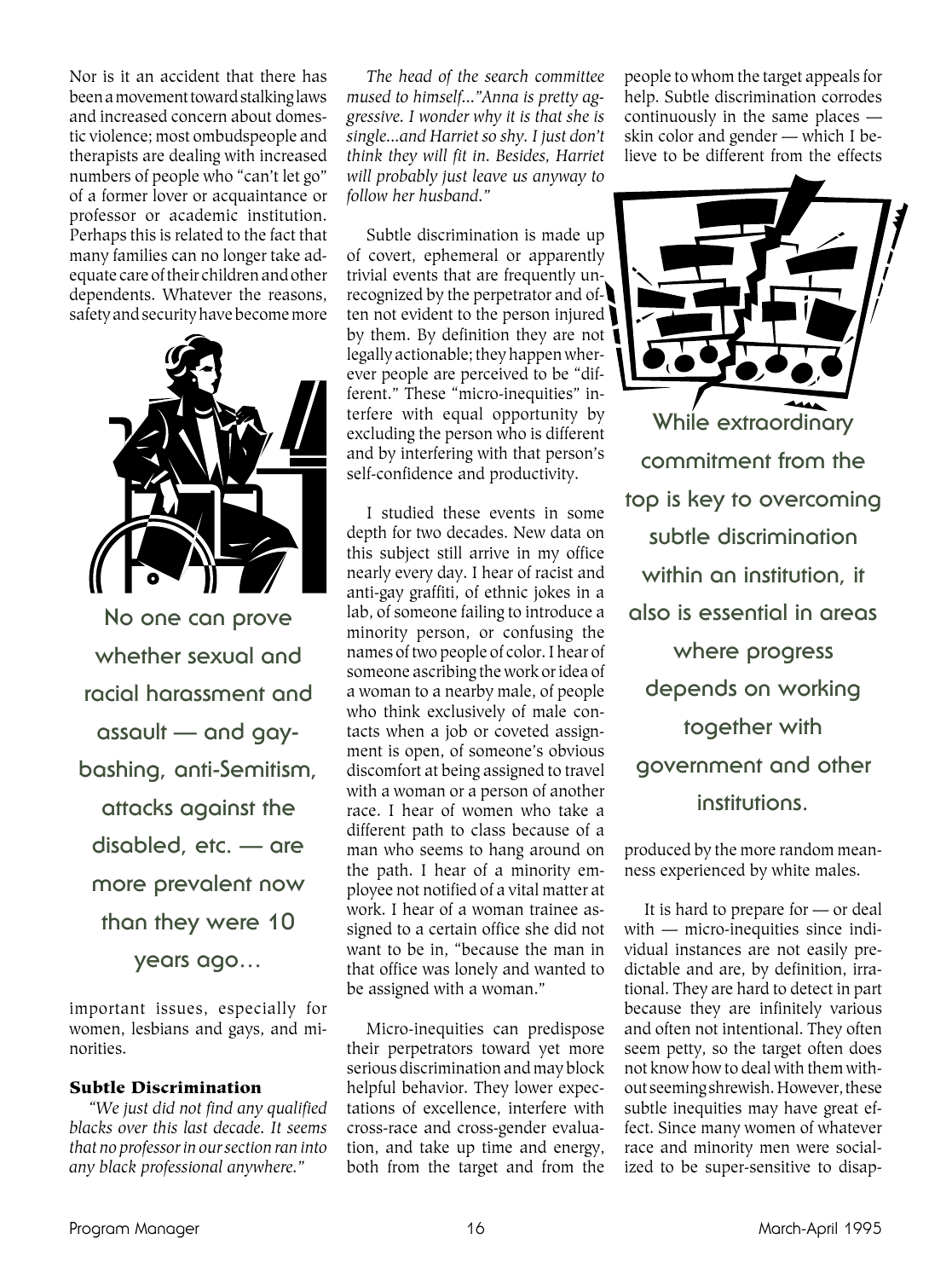proval or a possible threat from white males, they may "over-react," at least internally, to apparently minor slights.

It can be hard to stop certain kinds of micro-inequities because they are endemic and even reinforced by white male society — like sexy calendars and anti-gay, ethnic and "spaz" jokes. This endemic characteristic also produces inadvertent negative role-modeling, because minority men and women in general see so many other people like themselves put down. And it puts an extra burden on the rare senior women and minorities who are available as role models, because they must deal with their own pain as well as the pain of junior colleagues who are like themselves.

Many small studies indicate that women do randomly as well at MIT as men, over time. However, most data suggest that the stress level is higher for women — and for minority men. I believe this extra stress is real, and that much of it is due to concerns about family, safety and security, and to the constant experience of playing on a field that feels a bit tilted by subtle discrimination.

#### What — If Anything — Helps?

*Extraordinary commitment from the top.* Where the senior officers of any institution are themselves exceptionally committed to diversity, one may suddenly see real change. This is true for presidents and provosts, but also true of vice presidents, deans and department heads. I have repeatedly seen a department that had no women suddenly diversify after a new and committed head — or outstanding senior faculty member — decided to make a difference. A department may suddenly blossom with half a dozen, first-class black and Latino graduate students where there had been none. In one notable example, the appointment of a new vice president of a major institution resulted within a year in the appointment of nearly 20 minority staff where there had been

almost none. A number of notable examples abound where universities recruited women and African-American faculty.

While extraordinary commitment from the top is key to overcoming subtle discrimination within an institution, it also is essential in areas where progress depends on working together with government and other institutions. In the long run, no one employer can deal adequately with either external safety or support to families. The United States must join the other Western industrialized nations in establishing a supportive national family policy, and state and local governments must work more effectively regarding crime. Neither will happen without major pressure from chief executives working together.

*Steady-state, personalized recruitment.* The best faculty appointments result from individually courting the



**Committed recruiters of women and minorities often prove to be outstanding mentors.**

best people, year in and year out, sometimes over a number of years. Such people are courted one-on-one through invitations, mutual visits, phone calls, good deals and much



**Networks provide skills training and contacts for their members, they enhance mentoring, help to identify complaints and concerns, and help teach the institution what it needs to know to change its structures appropriately.**

collegiality. This kind of courtship also works for fostering diversity, as well it should; it ranks as the favored mode in every institution for getting the best people. A department head or other senior faculty person becomes an effective "entrepreneurial recruiter," calling 20 or 30 other schools to identify the best candidates, personally inviting a woman candidate, or overseeing the courtship of a minority person, in the same way a Nobel Prize winner might be courted.

This approach works for many reasons. It overcomes the otherwise natural — and subtly discriminatory tendency of most people to recruit only people like themselves, and it is likely to result in "cluster" hiring, bringing in more than one woman or minority male, which can make life easier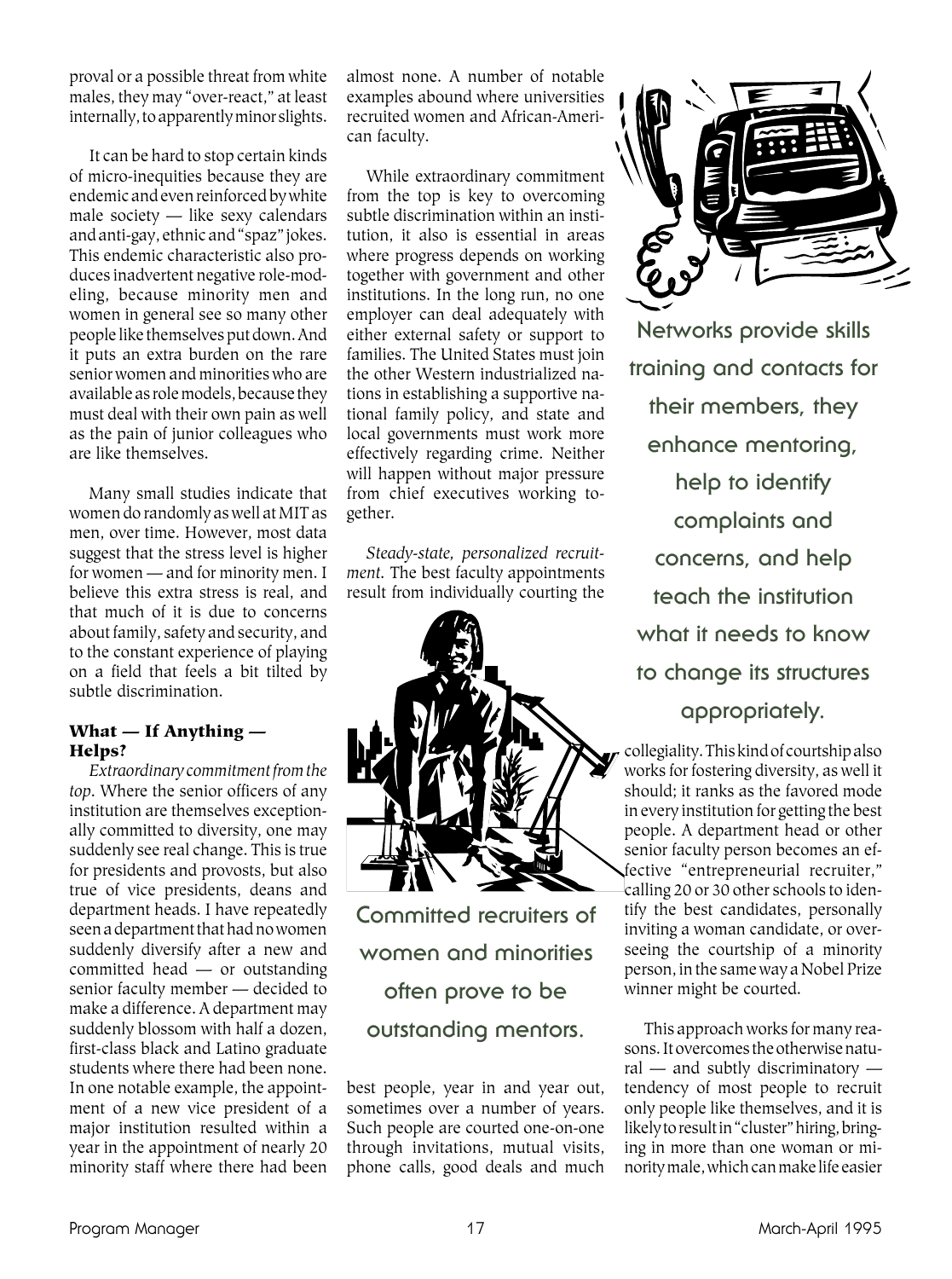for those in the cluster. A steady-state search for top-notch minority members and women, across a wide sweep of possible slots, improves the chances of success compared to a single advertising campaign for one slot. And success builds on success. The next non-traditional person hears that the given department is a "good one" and is more likely to accept an offer from that department. And the "entrepreneur" who is always searching is seen as credible and serious; minorities of both genders and white women will begin to refer their best minority and female colleagues to that department. Finally, a steady-state, personalized search is not only more likely to result in attracting the very best person, but is more likely to result in a continued commitment to the success of the individual recruited.

*Mentoring*. By definition, there is no possibility in traditionally white male institutions that a non-traditional person can have the same possibilities for role models as would a white male. On the other hand, mentoring can and should be equally available to all. Committed recruiters of women and minorities often prove to be outstanding mentors. However, since most people need more than one mentor, and since white women and minorities of both genders often encounter special problems in finding adequate white male mentor-ship, an academic institution deliberately needs to foster this function if it is to work satisfactorily. My recommendation is that this be done rather loosely — by exhorting senior faculty to be mentors, by telling all junior people that the responsibility is theirs to find mentors, and by holding department heads responsible for knowing who the mentors are for all members of their departments — *but* not by oneon-one assignment.

Mentoring includes many functions: opening doors, coaching, sponsorship, cheerleading, supervision, giving a sense of history, helping people set standards and providing inspiration. Mentoring also may include helping an institution to understand — and to change — its structures for meeting the needs of new people. For example, much of the impetus toward supporting family needs, and for harassment and safety programs, as well as for diversity training, has come from powerful white male mentors who see these changes as necessary for the success of mi-



**Some people prefer to handle their problems directly. Some want informal or formal thirdparty intervention, while others want their institution to take a generic approach, like a training program, to stop a specific offender.**

norities and women with whom they work. Effective mentoring is a particularly powerful antidote to subtle discrimination.

*Networks*. Networks of women, of African-Americans, of Latinos, and of other minorities are an indispensable part of an effective system to foster diversity in academe for many of the same reasons that professional associations in general are essential to professional success. Networks pro-

vide skills training and contacts for their members, they enhance mentoring, help to identify complaints and concerns, and help teach the institution what it needs to know to change its structures appropriately. Networks provide comfort and personal support, as well as providing ideas to help with family needs. Not only can they help counter the damage caused by subtle discrimination, they can help enhance safe and harassment-free environments. If they are regularly in touch with senior administrators in a collegial and mutually respectful way, networks can provide a gyroscope for an institution in a generation of turbulence, helping channel activist energy into responsible paths and helping to highlight the serious needs of new members of the community. Networks have a happy history of working for changes that benefit everyone.

Networks, however, must be voluntary; no individual should be "expected to join." Networks should be supported openly by the institution so that those who do join are not ostracized. Ideally, they will open some of their events to everyone, in order to not only be of service to all, but to gain ideas from everyone.

*Family support programs.* Since support to family life is among the potentially most expensive benefits an employer can provide, it is essential that academic institutions receive expert advice in this area, and that employers be forthcoming about their budgetary constraints. However, much still can be done. Cost-effective ideas include: flexible schedules; supportive maternity and family leave policies (including the possibility of proportionately lowered salaries in return for some weeks, or even months, each year of planned and voluntary leave without pay); parttime tenure and tenure ladders; shared jobs; dependent care information and referral; and support for nursing mothers (a place to nurse, breast pumps, etc.).